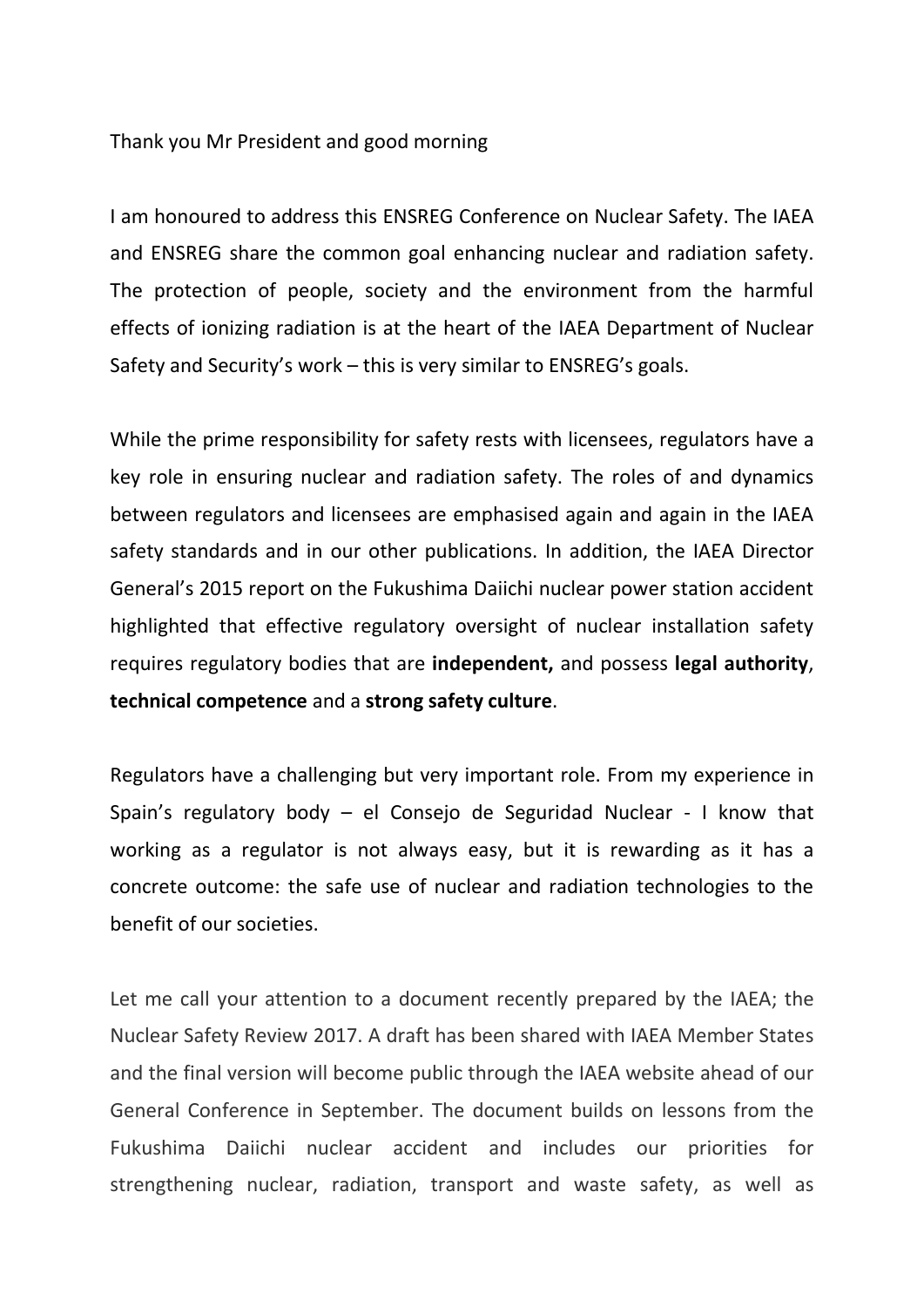emergency preparedness and response for 2017 and beyond. I encourage you to read this review when it becomes available.

Now I would like to highlight some IAEA activities that are related to several sessions of the conference. I will first discuss radioactive waste management and then talk about IAEA work to support Member States in the safe long-term operation of their nuclear power plants.

Last month, the IAEA hosted an Extraordinary Meeting of the Contracting Parties to the *Joint Convention on the Safety of Spent Fuel Management and on the Safety of Radioactive Waste Management,* or for short, the Joint Convention. The active participation in the meeting reflects the Joint Convention's contribution to the safe management of spent fuel and radioactive waste. The number of Contracting Parties has now reached 75, and to build on this momentum, the IAEA is acting to promote the Joint Convention as well as the Convention on Nuclear Safety. We recently met with several countries to promote adherence to both Conventions, and we are conducting further related activities.

In this context, let me also mention the 7th Review Meeting of the Contracting Parties to the *Convention on Nuclear Safety*, held in March and April in Vienna. I was encouraged that almost all Contracting Parties submitted country reports, and by the robust and active peer review process that took place at the meeting. This, combined with the meeting's detailed technical discussions and exchanges of information, made it an important event for nuclear safety.

Many of you and your colleagues have participated in IAEA peer reviews, either as review team members or as host country representatives. Peer reviews can be hard work and often require long hours with intense discussions -- but the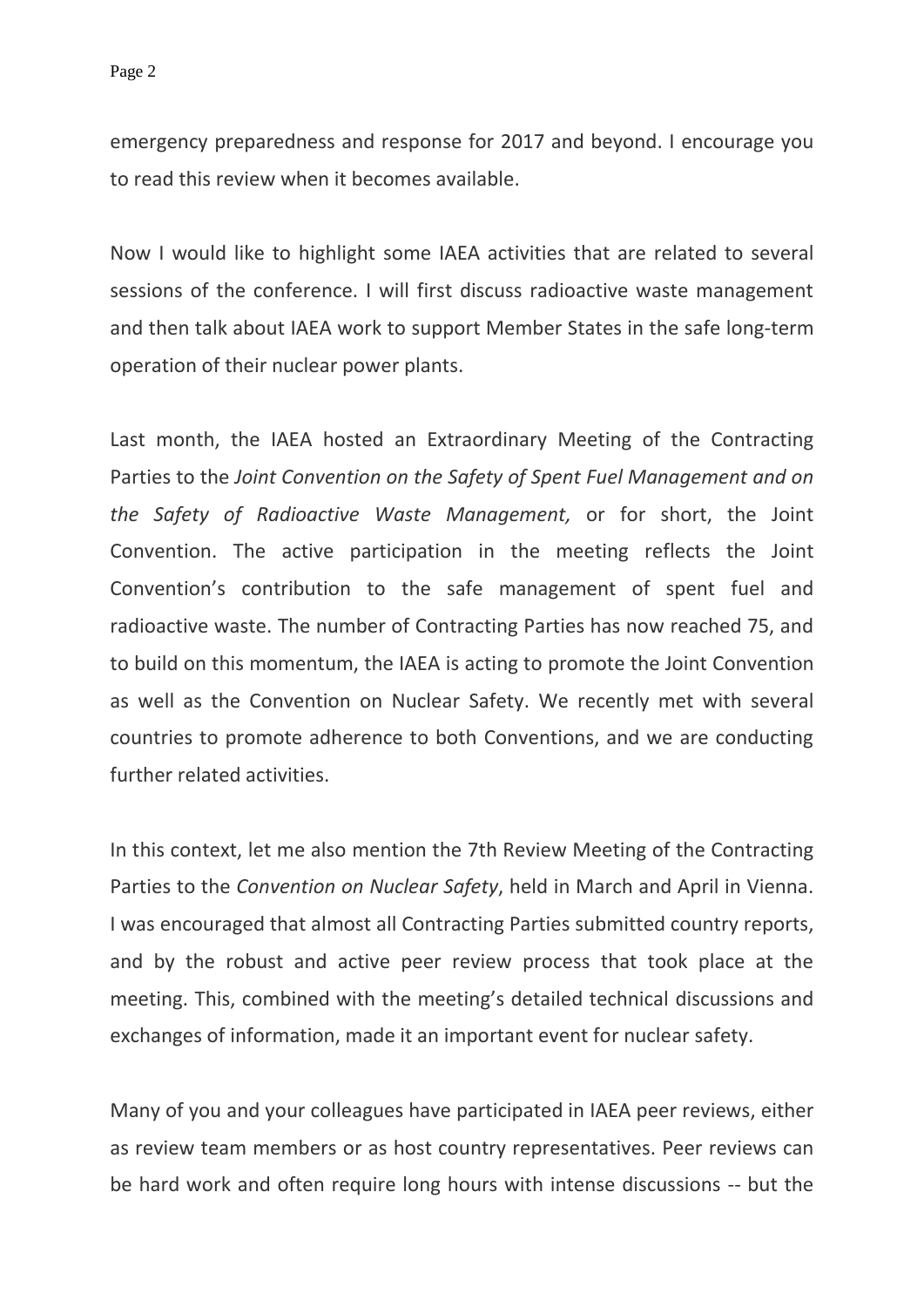Page 3

outcome makes up for any lost sleep: the independent and objective expert opinions and advice help improve safety, locally and globally. In this context, I want to highlight a new service that we call ARTEMIS – the full name is 'Integrated Review Service for Radioactive Waste and Spent Fuel Management, Decommissioning and Remediation'. We have already received several requests for this service and the first mission is expected to be conducted in July in Italy. I encourage Member States to make use of this new type of review. The comprehensive nature of this review service makes it a suitable tool for IAEA Member States seeking to meet the obligations of the EU's 2011 Radioactive Waste and Spent Fuel Management Directive, which among other things requires that countries carry out self-assessments and invite international peer reviews at least every ten years.

Uranium legacy sites remain an issue for countries in Central Asia, but we are making good progress in developing strategic plans for their remediation. Together with experts from the countries concerned, we have developed a strategic master plan that shows a way forward in work needed to protect the public and the environment from the risks related to the legacy of uranium mining carried out from the 1950s to the 1990s. Through the IAEA's Coordination Group for Uranium Legacy Sites, we cooperate closely with Central Asian countries, the State Atomic Energy Corporation ROSATOM of the Russian Federation, the European Commission and the European Bank for Reconstruction and Development. Such cooperation is necessary for managing complex matters of this kind.

Ladies and gentlemen,

More than half of the world's operating nuclear power plants are more than 30 years old. This has made long-term operation of these plants a topic of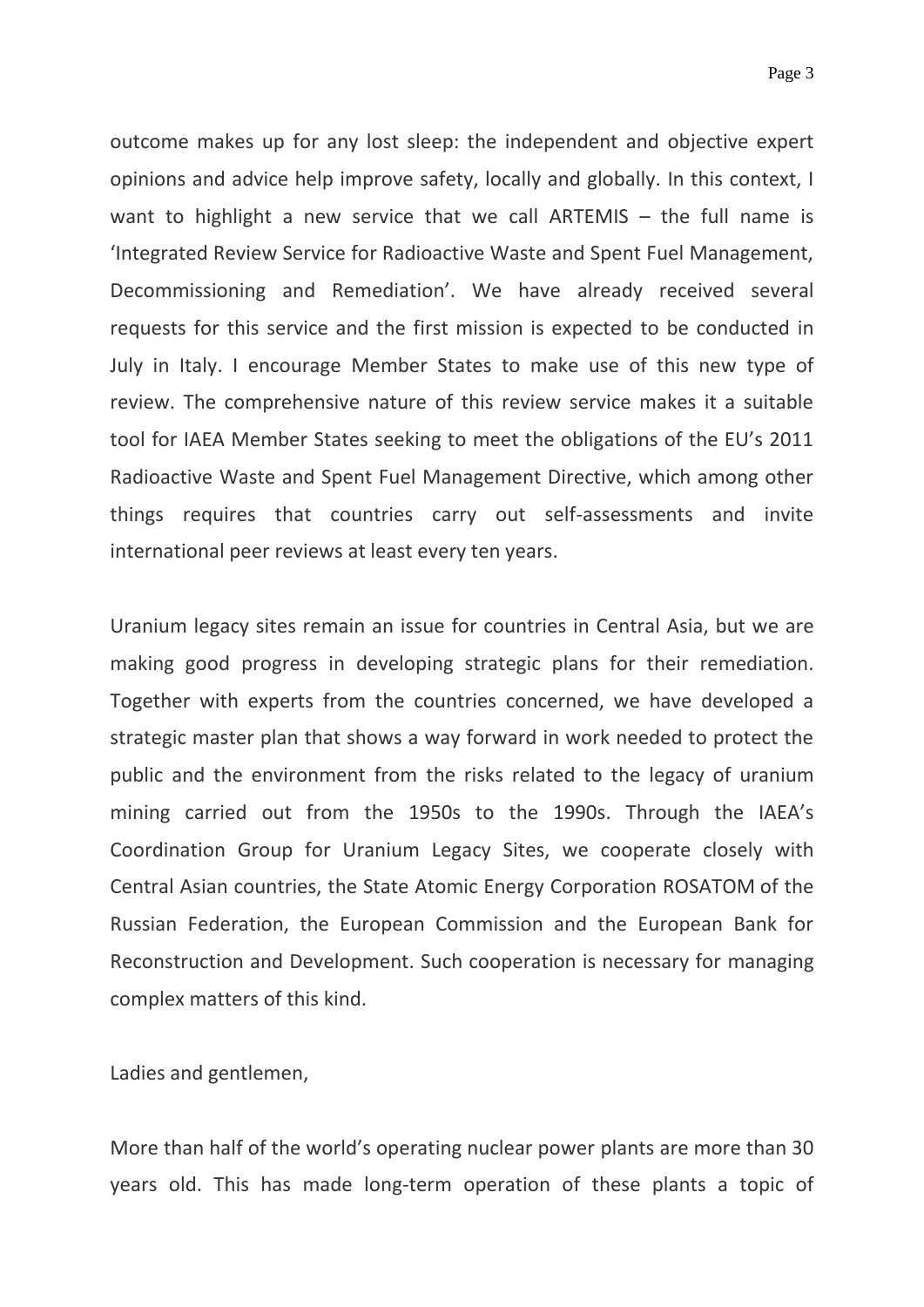Page 4

increasing importance globally. Safe operation beyond the period of time that was originally planned is possible – there are many examples of this around the world. However, many challenges have to be overcome. The IAEA has supported its Member States in managing the ageing of nuclear power plants since the 1990s, and we have responded to growing demand by expanding our services in this field. Next year, we expect to release an updated safety guide on ageing management and long-term operation of nuclear power plants. This update of our 2009 guide complements our other resources on the topic.

Earlier this month, an IAEA-led team of experts concluded a peer review on the Safety Aspects of Long Term Operation at Unit 1 of China's Qinshan Nuclear Power Plant. This was the 31st review of this kind, known by its abbreviation SALTO. These reviews help operators check whether their safety preparations for entering into long-term operation are in line with the IAEA safety standards, and they help regulators deal with the unique challenges associated with longterm operation. SALTO is a significant contributor to nuclear power plant safety and I encourage Member States to make use of it.

Our database and documents on International Generic Ageing Lessons Learned complements the SALTO missions. The public database, launched in 2013, collects practices that have been proven to work in ageing management of nuclear power plants. It provides a searchable knowledge-base for ageing management with respect to different designs of new nuclear power plants, and the information it contains can serve as a technical basis for ageing management planning. Next year, we expect to publish a second Safety Report to provide an overview of ageing management lessons collected from the database – the first report of this kind was published in 2015.